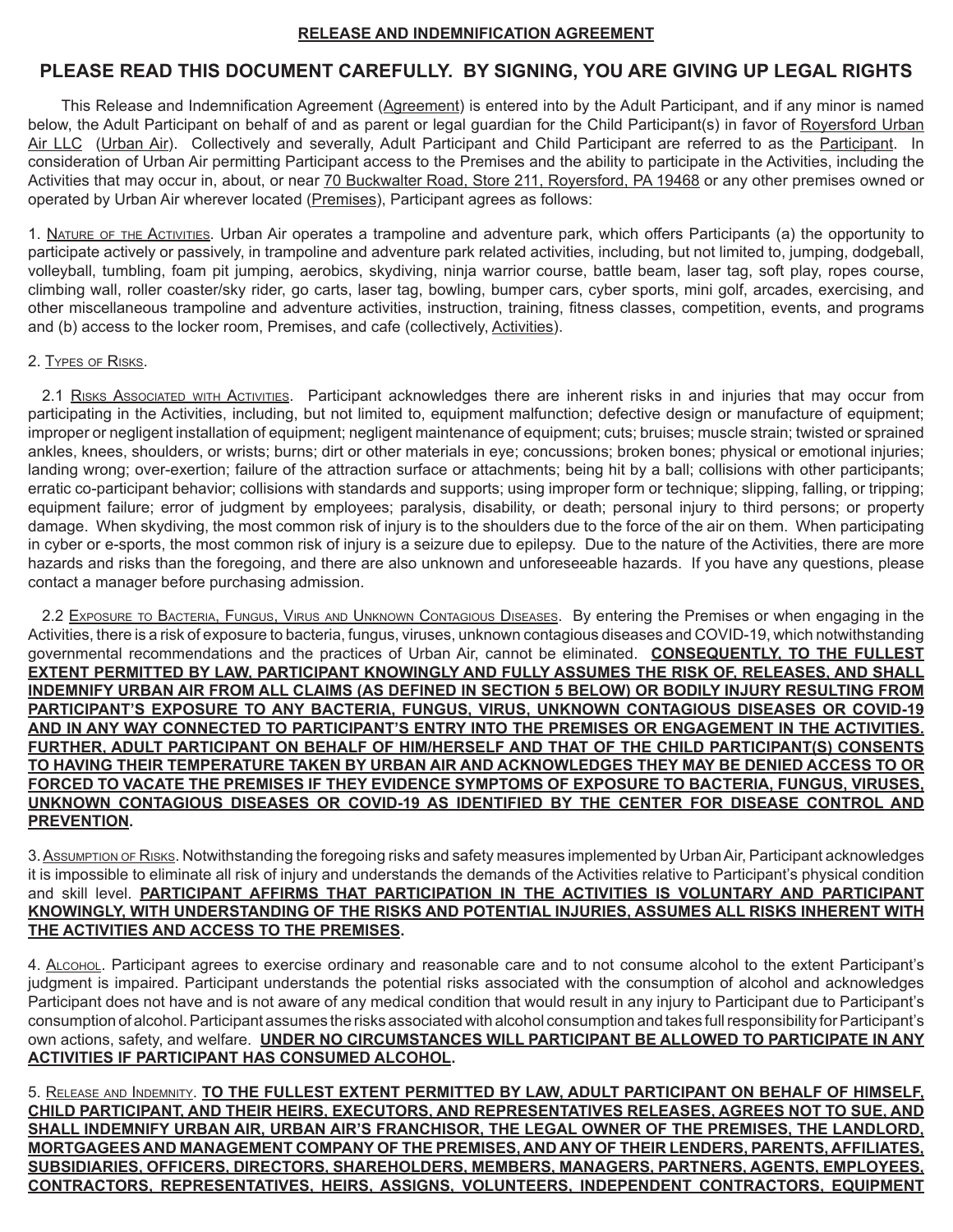**SUPPLIERS, AND INSURERS OF ALL OF THEM (COLLECTIVELY, PROTECTED PARTIES) FROM AND AGAINST ALL LIABILITIES, LOSSES, DAMAGES, CLAIMS, DEMANDS, ACTIONS, SUITS, CAUSES OF ACTION, COSTS, FEES, AND EXPENSES (INCLUDING REASONABLE ATTORNEY'S FEES AND COURT OR OTHER COSTS) (COLLECTIVELY, CLAIMS) RELATING TO, RESULTING FROM, OR ARISING OUT OF OR ALLEGED TO HAVE ARISEN OUT OF (IN WHOLE OR IN PART) ANY PROPERTY DAMAGE OR BODILY INJURY (INCLUDING DEATH) TO PARTICIPANT RESULTING IN ANY WAY FROM (A) PARTICIPANT'S USE OF THE PREMISES, (B) PARTICIPANT'S ACTIVE OR PASSIVE PARTICIPATION IN THE ACTIVITIES, (C) LOSS OR THEFT OF PERSONAL PROPERTY, (D) FROM THE CONSUMPTION OF ALCOHOL AT THE PREMISES BY PARTICIPANT OR ANY OTHER INVITEE OF URBAN AIR, OR (E) PARTICIPANT'S BREACH OF THIS AGREEMENT. THIS RELEASE AND INDEMNITY SHALL APPLY EVEN IF ANY THE CLAIM IS CAUSED IN WHOLE OR IN PART BY THE NEGLIGENCE, GROSS NEGLIGENCE, STRICT LIABILITY, OR WILLFUL MISCONDUCT OF THE PROTECTED PARTIES OR PARTICIPANT. THE INDEMNITY SHALL ALSO INCLUDE ADULT PARTICIPANT'S OBLIGATION TO INDEMNIFY THE PROTECED PARTIES FROM (A) ANY SUM OR SETTLEMENT PAID TO OR ON BEHALF OF THE CHILD PARTICIPANT RESULTING FROM A CLAIM IN ANY WAY INVOLVING THE FOREGOING SUBSECTIONS AND (B) ALL CLAIMS RESULTING FROM OR RELATING TO ANY INSUFFICIENCY OF PARTICIPANT'S LEGAL CAPACITY OR AUTHORITY TO EXECUTE THIS AGREEMENT FOR OR ON BEHALF OF THE CHILD PARTICIPANT.**

#### 6. Dispute Resolution.

A. Arbitration. Any dispute or claim in any way involving the Child Participant(s), Adult Participant(s), or any one or more of the Protected Parties, arising out of or relating to this Agreement, breach thereof, the Premises, Activities, property damage (real or personal), personal injury (including death), or the scope, arbitrability, or validity of this arbitration agreement (Dispute) shall be brought by the parties in their individual capacity and not as a plaintiff or class member in any purported class or representative capacity, and settled by binding arbitration before a single arbitrator administered by the American Arbitration Association (AAA) per its Commercial Industry Arbitration Rules in effect at the time the demand for arbitration is filed. Judgment on the arbitration award may be entered in any federal or state court having jurisdiction thereof. The arbitrator shall have no authority to award punitive or exemplary damages. If the Dispute cannot be heard by the AAA for any reason, the Dispute shall be heard by an arbitrator mutually selected by the parties. If the parties cannot agree upon an arbitrator, then either party may petition an appropriate court to appoint an arbitrator. Arbitration and the enforcement of any award rendered in the arbitration proceedings shall be subject to and governed by the Federal Arbitration Act, 9 U.S.C. § 1 et seq.

B. Waiver of Jury Trial. **TO THE EXTENT PERMITTED BY LAW, ADULT PARTICIPANT AND URBAN AIR KNOWINGLY, willingly, AND VOLUNTARILY, WITH FULL AWARENESS OF THE LEGAL CONSEQUENCES, AFTER CONSULTING WITH COUNSEL (OR AFTER HAVING WAIVED THE OPPORTUNITY TO CONSULT WITH COUNSEL) AGREE TO WAIVE THEIR RIGHT TO a JURY TRIAL OF ANY DISPUTE AND TO RESOLVE ANY AND ALL DISPUTES THROUGH ARBITRATION.** The right to a trial by jury is a right parties would or might otherwise have had under the Constitutions of the United States of America and the state in which the Premises is located.

7. License. Participant irrevocably grants the Protected Parties the right to use all or a portion of an image or video of Participant and their name and likeness in all forms and media including composite or modified representations for all purposes, including advertising, trade or any commercial purpose throughout the world and in perpetuity. **PARTICIPANT WAIVES THE RIGHT TO INSPECT OR APPROVE VERSIONS OF IMAGES OR VIDEOS USED FOR PUBLICATION OR THE WRITTEN COPY THAT MAY BE USED IN CONNECTION WITH THE IMAGES/VIDEOS. PARTICIPANT RELEASES THE PROTECED PARTIES FROM ANY CLAIMS THAT MAY ARISE REGARDING THE USE OF PARTICIPANT'S STATEMENTS, VIDEOS, OR IMAGES INCLUDING ANY CLAIMS OF DEFAMATION, INVASION OF PRIVACY, OR INFRINGEMENT OF MORAL RIGHTS, RIGHTS OF PUBLICITY, OR COPYRIGHT.** 

8. AUTHORITY. If Adult Participant signs this Agreement on behalf of his/her spouse, child, family member, friend, minor child, or other person, Adult Participant warrants and represents to Urban Air that he/she has the legal authority and such person's actual and implied authority to execute this Agreement on their behalf, including, but not limited to, the arbitration clause, release, indemnity agreement, and license.

9. ACKNOWLEDGMENTS. Participant represents to the Protected Parties that this Agreement is a complete and final release and indemnity agreement, that Participant is voluntarily entering into this Agreement, and no representations, promises, or statements made by any of the Protected Parties has influenced Participant in signing this Agreement. Participant agrees that there are no oral agreements, representations, promises, or warranties that are not expressly set forth herein, this Agreement may only be modified in writing, and that Participant is not relying on any statements or representations of the Protected Parties that are not expressly contained herein. Participant expressly agrees that this Agreement is intended to be as broad and inclusive as is permitted by the laws of the state in which the Premises is located and that if any portion thereof is held invalid, it is agreed that the balance shall, notwithstanding, continue in full legal force and effect. Venue for any action brought hereunder or due to Participant's use of the Premises or participation in the Activities shall lie in the County in which the Premises is located. The substantive laws of the state in which the Premises is located shall apply. By signing below, Participant authorizes Urban Air to communicate with Participant via email with updates, news, advertisements, and offers.

10. REPRESENTATIONS BY PARTICIPANT. Participant represents to the Protected Parties as follows: